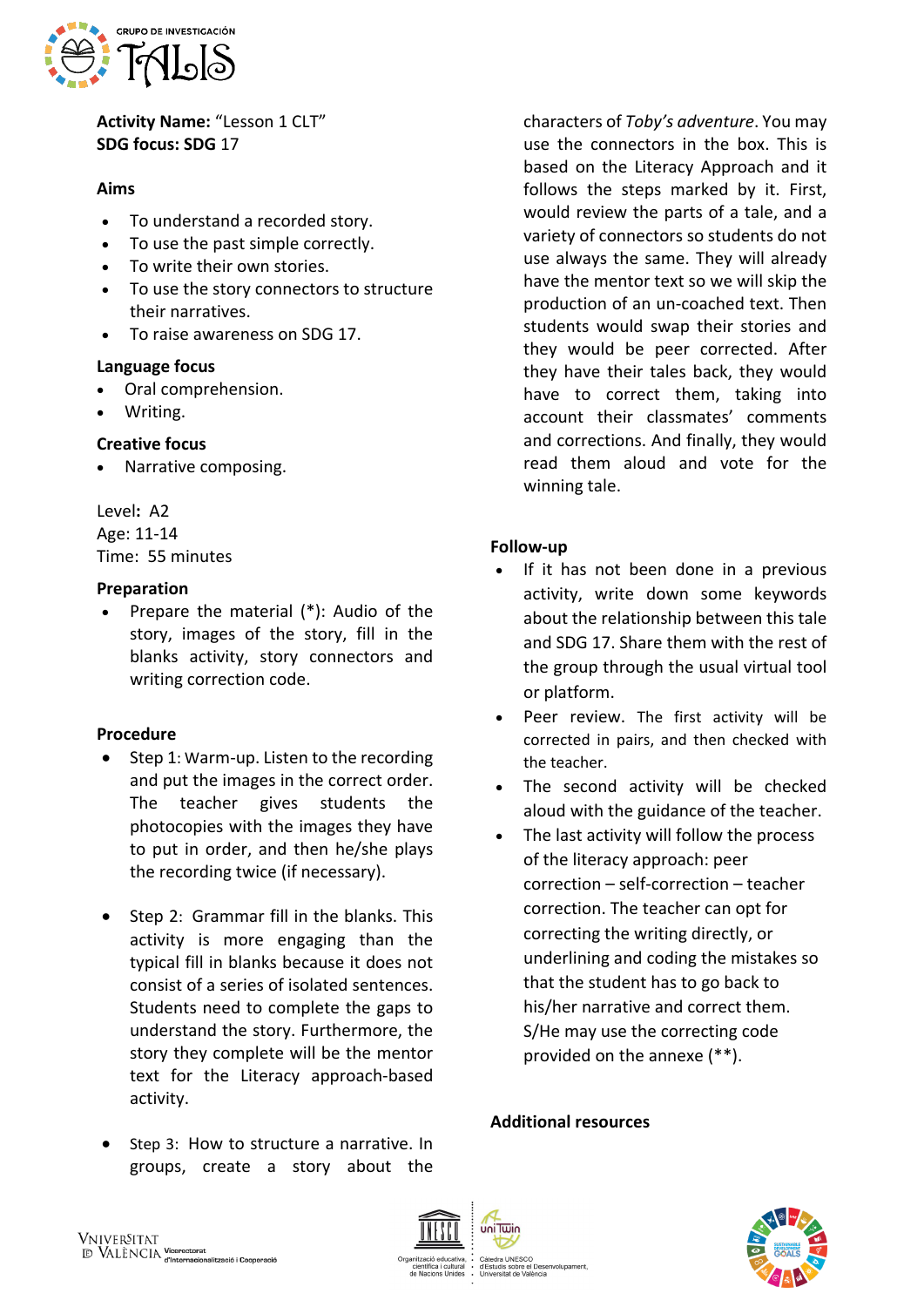

# (\*) Material

| <b>Story Connectors</b> |                        |                     |  |
|-------------------------|------------------------|---------------------|--|
| a day later             | during                 | meanwhile           |  |
| after                   | early in the morning   | never               |  |
| after that              | for a while.           | one evening         |  |
| after we walked a mile  | for the next days      | quickly             |  |
| afterwards              | hours went by          | right away          |  |
| almost as quickly       | immediately            | several weeks later |  |
| an hour later           | in between the time    | some time later     |  |
| around noon             | in just twenty minutes | soon                |  |
| as                      | in the late afternoon  | suddenly            |  |
| as soon as              | in the meantime        | that night          |  |
| at dawn                 | just as                | the following day   |  |
| at dusk                 | just before dawn       | the next day        |  |
| at first I saw          | just then              | when                |  |
| at the same time        | just when              | when spring came    |  |
| be four o'clock         | later                  | when we arrived     |  |
| by the time I arrived   | later on               | while               |  |















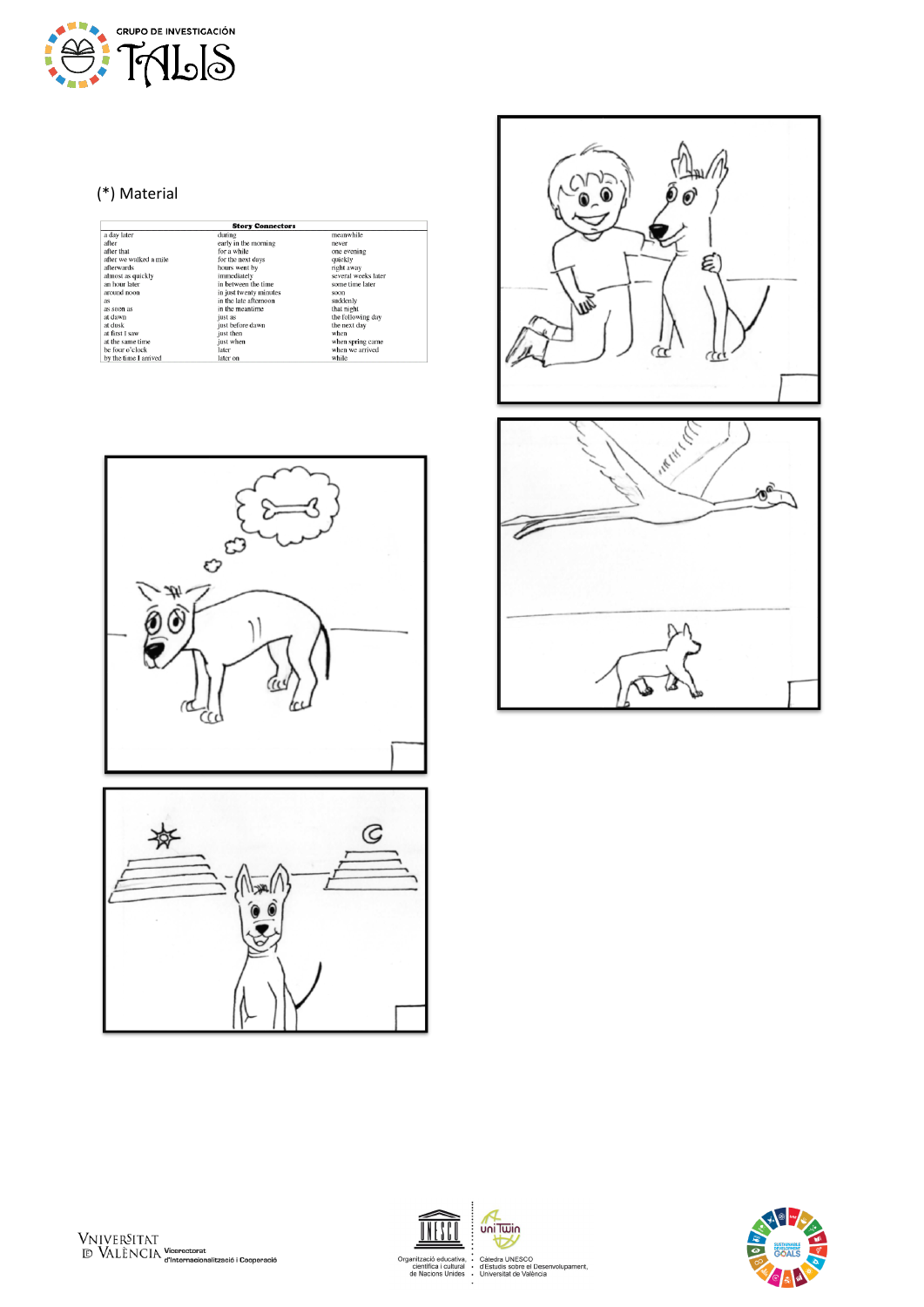





#### **Fill the gaps with the past simple form of the verbs in brackets:**

A Peruvian hairless dog, named Toby, (live) for many years between the Pyramid of the Sun and the Pyramid of the Moon.

One day during the springtime, Toby (notice) that a lot of tourists (visit) the archaeological centre. He \_\_\_\_\_\_\_\_(ask) himself: "Where do all of these people go after visiting this place?" He \_\_\_\_\_\_\_(be) so curious about it that he \_\_\_\_\_\_\_\_\_\_\_(decide) to leave the pyramids and explore beyond his home.

Toby \_\_\_\_\_\_\_\_(be) on his way when a flamingo that was flying very high (see)the little traveller on his own. Without hesitation, the flamingo, named Doris, approached him to ask why he was alone.

Doris: Hi, where are you going walking along this way alone?

Toby: I want to live the adventure that the tourists live when they leave my home.

Doris: Where does that adventure take place?

Toby: I don't know but I will find it. Do you want to come with me?

Doris: Yes, let´s go together!

After a while, they **Exercise** (arrive) in Trujillo city centre where they came across a crowd of people. Toby \_\_\_\_\_\_\_\_\_\_\_(be)amazed and so was Doris, who \_\_\_\_\_\_\_\_\_\_\_\_(accompany) him at all times from the air.

Suddenly, the loud noise of a band playing (scare) Toby and he (start) to run around. He then \_\_\_\_\_\_\_\_\_(hear) the sound of people clapping and calmed down because he (want) to know what they were clapping for. To his surprise, he \_\_\_\_\_\_\_\_\_(see) some wonderful floats pass, covered in colourful ornaments, beautiful flowers and pretty ladies. He \_\_\_\_\_\_\_\_\_\_(decide) to walk alongside them so that he could better appreciate all of their joy and cheerfulness.

Doris \_\_\_\_\_\_\_\_\_\_\_(get) worried because she \_\_\_\_\_\_\_\_\_\_\_(can) no longer see her friend Toby, so she \_\_\_\_\_\_\_\_\_\_\_\_\_\_(start) to look for him. Then, she \_\_\_\_\_\_\_\_\_\_\_(hear) the excited people clapping and cheering Toby up as he walked alongside the floats, so she \_\_\_\_\_\_\_\_\_\_(be) no longer worried and **Fig. (feel)** very happy too.

When the parade \_\_\_\_\_\_\_\_\_(end), Toby \_\_\_\_\_\_\_\_\_\_\_(realice) that he had not eaten anything. He \_\_\_\_\_\_\_\_\_\_\_\_\_(feel) very weak and (fall) asleep because he was so tired. When Doris (notice), she (fly) down and stayed beside her friend to keep him company. However, after a



uni Twin

sitat de València

بر<br>el Desenvolupament